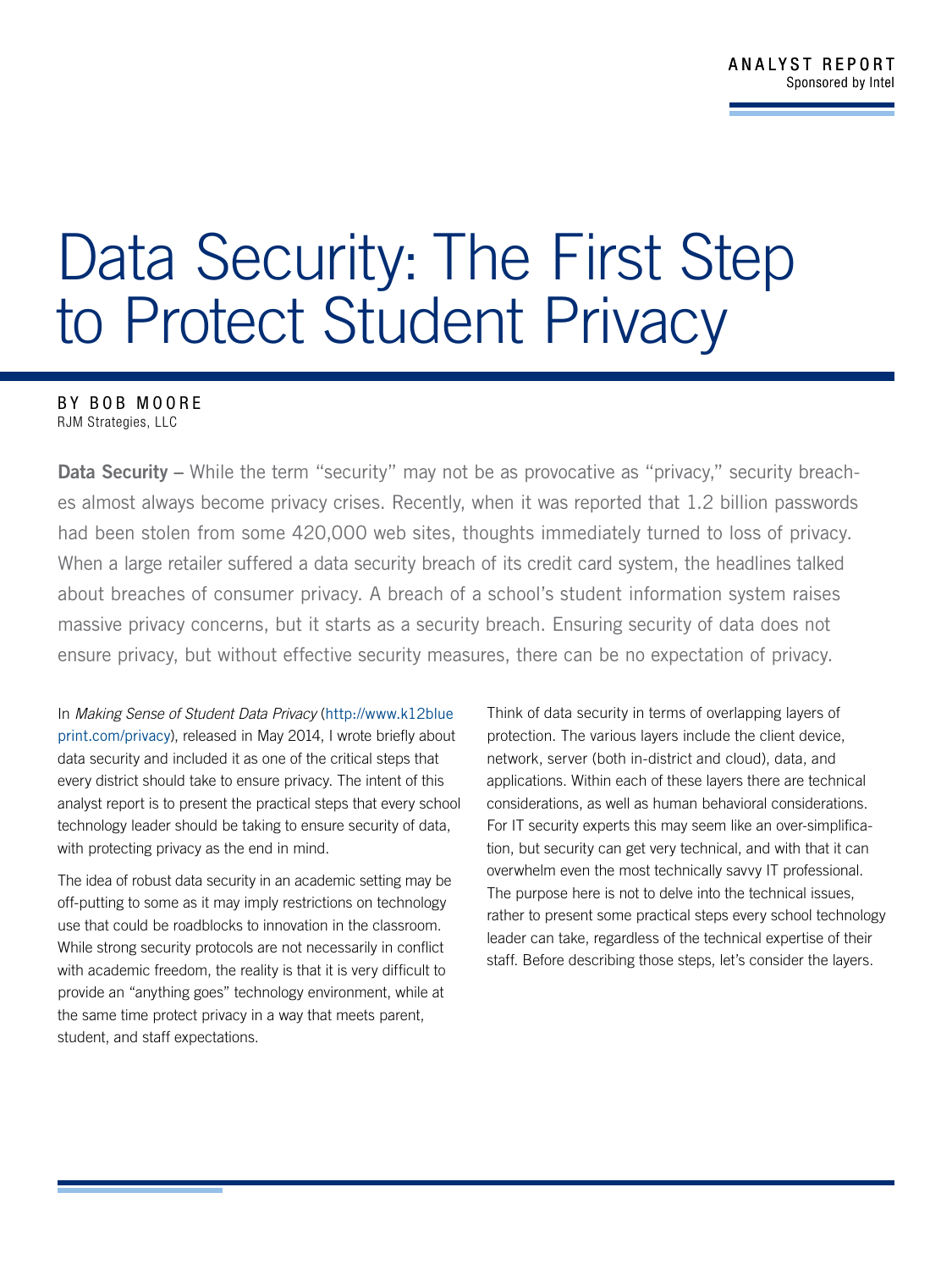

**Client Device –** Some devices are inherently more secure than others. Those designed for institutional use, rather than simple consumer use, tend to have more security features built in. Device security features may include things such as data encryption enabled by the device OS, as in Windows 8.1, but that is only one part of device security. Device security depends largely on the ability to keep the OS of the device up-to-date. Security patches are released frequently and devices such as tablets designed for consumer use are typically much more cumbersome to update, whereas devices built for organization use are easily and efficiently managed.

**Network –** This refers to the networks inside the district, whether LAN or WAN, wired or wireless. Network security technology and protocols are plentiful and mature. There are established best practices for network security. Open, freely available wireless networks are a security breach waiting to happen. Take advantage of the security features that are built into your network switches, routers and access points.

**Servers –** In this case, the term "servers" is a catch-all term referring to a wide range of devices, physical and virtual, housed both in-district, as well as cloud-based managed by service providers. Change management processes and lack of documentation can be a challenge for even the most disciplined IT team that is rushing to meet the needs of very demanding end users. ITIL (Information Technology Infrastructure Library) offers a set of widely adopted IT service management practices that can be very helpful. Find out more at <http://www.itil-officialsite.com>. The ISO/IEC (International Standards Organization/International Electrotechnical Commission) publishes joint security standards for cloud services. Learn more at http://www.iso27001security.com/html/27017.html.

**Data –** Securing data is much more complex than preventing unauthorized access to data using something like a password. Encrypting data on client devices can also be a useful practice. You also have to give significant thought to who has access to certain data. In addition, the erasure, or destruction of data is critical. The NIST (National Institute of Standards and Technology) is the go-to source to understand the current requirements for data destruction best practices. NIST has many IT security resources at http://www.nist.gov/ information-technology-portal.cfm.

**Applications –** Applications can refer to software installed on a computer, run from a server in your data center or from a cloud based service, as well as apps installed on a tablet or smartphone. While applications can create significant security risks, you often have little or no control over how the application is coded and, thus, no control of the security. You should ask security questions of an online service provider and can have security provisions written into a contract. You can also have mission critical applications tested for security as suggested in step nine below.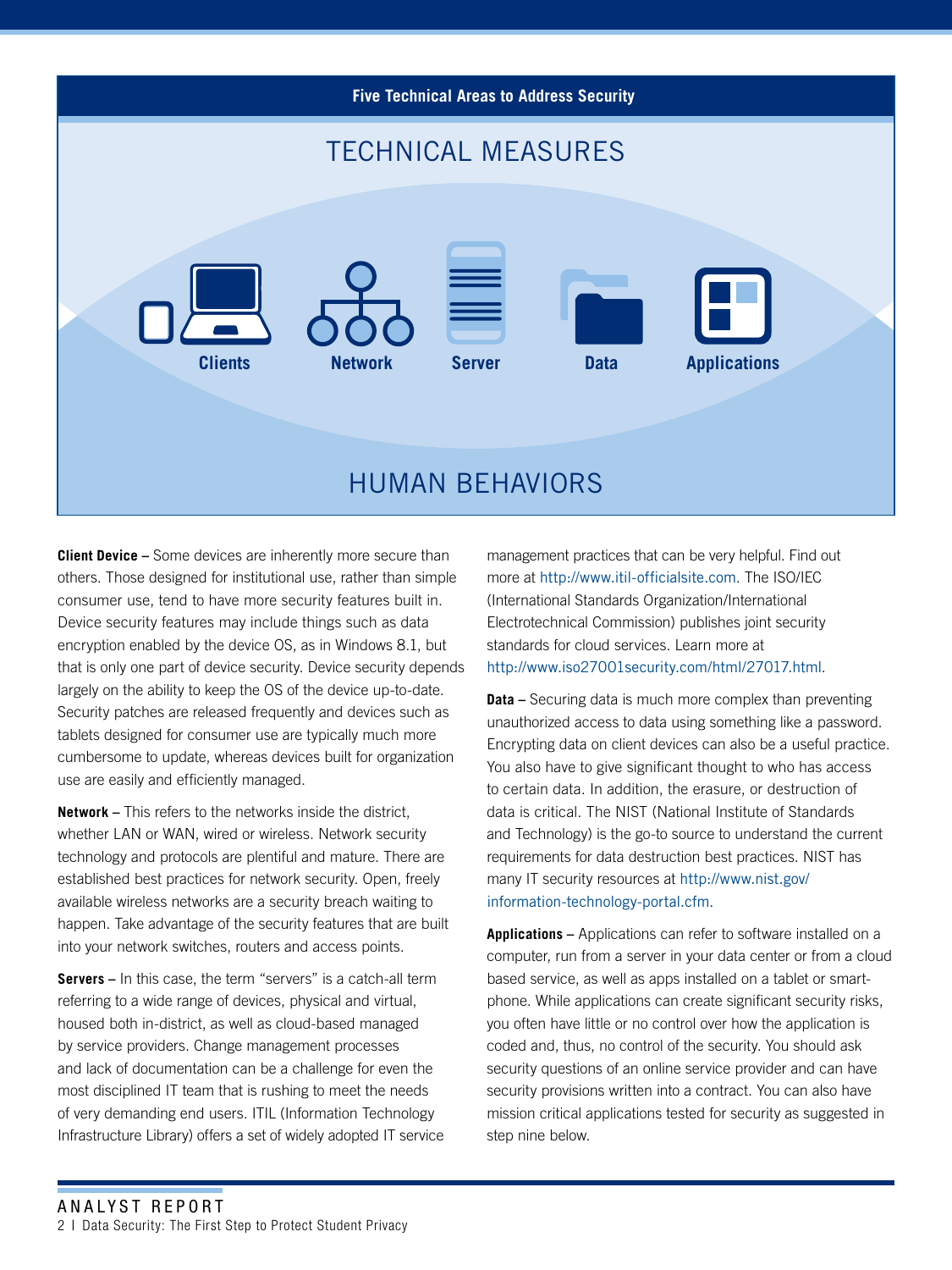## **10 Data Security Steps Every School District Should Take Today**

- 1. **Designate a Security Lead for IT –** IT departments can be organized in any number of different ways. Regardless of what your organizational chart looks like, there needs to be a senior technical staff member designated as the security lead. They need to have the technical knowledge necessary to understand security issues in all facets of IT operations. Specialists in each area will still have security responsibilities, but one person needs to see how all of the pieces fit and where there are gaps.
- 2. **Communicate to Stakeholders –** All stakeholders need to understand why certain security measures are undertaken. For example, rather than simply notifying staff of a new password policy that requires longer/more complex passwords or more frequent changes, discuss the proposed change with other district administrative leadership and teacher leaders. Seek input on proposed changes and help others to understand why the changes are important. IT leaders who approach security issues in a dictatorial manner often experience significant backlash and lack of support for the most reasonable security practices.
- 3. **Seek Legal Counsel** Breaches of data security can have legal implications, particularly if those breaches result in privacy issues. Your state may have legal requirements regarding public notification should a data breach occur. Make sure your district's legal counsel is familiar with data security-related issues. Once a breach has occurred you'll need to act quickly and knowing who to turn to is critical.
- 4. **Know Best Practices –** Technology leaders in all industries have been dealing with security issues for many years and, as such, there are well-established smart practices regarding data security. It would be easy to get lost in the "alphabet soup" of technical organizations publishing security standards for cloud computing and data transmission, among other issues. To make matters worse, security threats evolve just as technology continues to change. Stay current on security threats and how to deal with them. Active membership in professional associations, subscribing to blogs and reading IT/security-related publications are just some of the ways to stay current.
- 5. **Implement Workable Practices –** It is important to note that what works for one industry, banking for example, may be too restrictive for education. The term "best practice" is relative. This is where industry-specific guidance can be

helpful. For example, CoSN (Consortium for School Network) has done quite a bit of work on security, and resources such as the free Security Planning Rubric can be obtained at www.cosn.org/cybersecurity.

- 6. **Partner with Vendors –** Use your technology providers as important resources in helping you to deal with security issues. Technology providers know their technology better than anyone, so they are naturally a good source for security information. They typically have highly-trained engineers that can assist you with technical issues. Request that you be granted NDA (Non-Disclosure Agreement) status, so you can be privy to information that may not be available to the general public.
- 7. **Leverage Procurement –** Make sure to build security requirements into the contract when contracting for any online services that will collect, manage, or store student and/or employee data. Once agreed to in contract, they are legally enforceable. See the free CoSN toolkit *Protecting Privacy in Connected Learning*, available at [www.cosn.org/](http://www.cosn.org/privacy) [privacy](http://www.cosn.org/privacy) for a detailed set of security questions to ask an online service provider, as well as suggested terms of contract.
- 8. **Provide Training –** Any staff working to manage district technology systems need ongoing training to ensure that they are up-to-date on current security procedures, as well as the various IT security tools being used. For certain key positions, such as database administrators, network engineers and others, security training and relevant certifications should be considered job requirements.
- 9. **Test Your Security –** The ideal situation is to have a company that specializes in IT security perform regular tests and audits on at least an annual basis. A thorough audit will not only include tests of the technical security measures, but determine how well end users follow good security practices. It may be cliché, but the sticky note with password attached to the computer display still happens far too often. Many security breaches are the result of carelessness or other human errors, rather than technical problems.
- 10.**Review & Adjust** As with any set of policies and procedures, you'll need to review your security measures on a regular basis. New laws may have been passed that require new security measures. By reviewing your work regularly you can better ensure that you are striking a reasonable balance between good security and the freedom that students and teachers need.